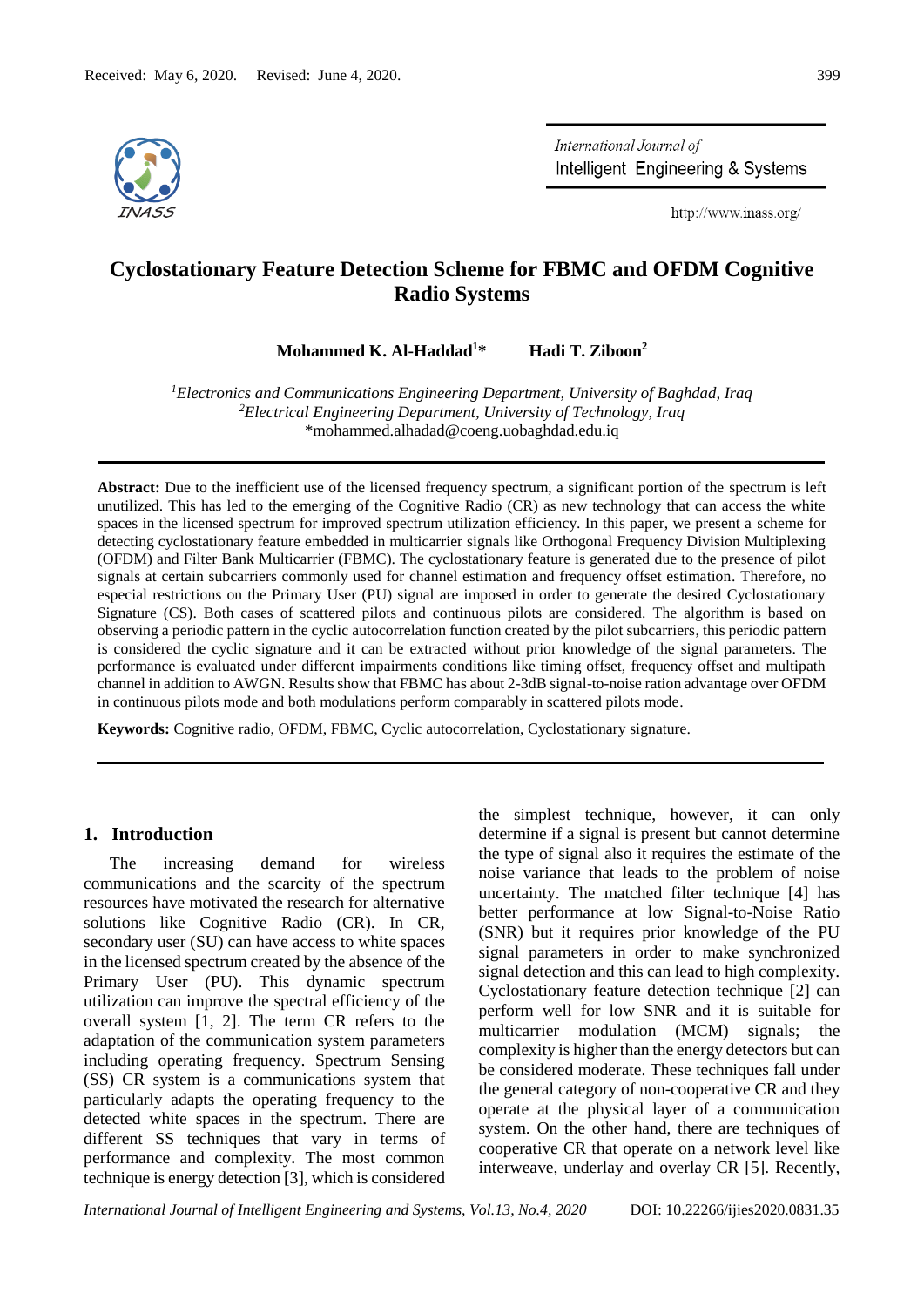the cyclostationary feature detection has attracted wider attention in CR applications because of its ability to overcome the shortcomings of the conventional energy detection methods. Noise is a stationary process because its autocorrelation is time independent, a modulated signal is a cyclostationary process meaning its autocorrelation is periodically time dependent. This sets a clear distinction between the hypothesis of the absence of the PU  $(H<sub>0</sub>)$  and the hypothesis of presence of PU  $(H_1)$ . MCM signals like Orthogonal Frequency Division Multiplexing (OFDM) and Filter Bank Multicarrier (FBMC) have weak inherent cyclostationary properties [6,7], however, strong cyclostationary signature (CS) can be induced in such signals by mapping a set subcarriers to a different set of subcarriers as suggested by [6] and further developed by [7]. This technique imposes certain requirement on the PU transmitter in order for the CR to perform the cyclostationary-based detection. In order to overcome the multipath channel effect, more sets of subcarriers are mapped to different sets of subcarriers as suggested by [8] but this approach increases the overhead of the mapped subcarriers. In some scenarios, certain cyclostationary signatures are intentionally induced in the OFDM signal to distinguish between different OFDM systems [2]. In [9], the CS is induced by pilot signals, the detection of CS is based on analysis of the cyclic spectrum at certain values of cyclic frequency called feature points; a prior knowledge of these feature points reduce the two dimensional cyclic spectrum to one dimension. Pilot induced CS is also investigated for OFDM signals in [10]. A cyclic prefix (CP) induced CS detection is proposed in [11] with an alternative configuration of having filter to replace the CP at the transmitter and receiver, the filter utilizes the bandwidth wasted by the CP; a CP assisted sensing is also presented in [12]. In [13, 14] a maximum cyclic autocorrelation selection (MCAS) technique is investigated to detect the CS signature induced by the CP, in this technique the problem of noise uncertainty is avoided. However, in order to control the strength of the CS induced by the CP, the length of the CP needs to be manipulated but CP length is a key parameter in the overall performance of a communication system such approach may not be suitable [6] especially when the CR performance enhancement requires relatively high CP length as in [13]. In addition, FBMC does not have a CP and it is a candidate for future communications, so, it is advantageous to adopt a more practical CS inducing alternative like pilot subcarriers. In [15] The CS detection approach is investigated for detection of CDMA signals and in [16] the CS detection is applied to single carrier modulation signals. In [17] autocorrelation based technique is applied to FBMC signal, the detected feature is introduced after post processing of the received FBMC signal. In summary, the cyclostationary-based SS can be decomposed into two points; the first is how to introduce the CS in the PU signal and the second is how to detect this CS. In this paper, we adopt the pilot based technique for inducing the CS in the PU transmitted signal with pilots scattered in time or continuous in time. This requirement is already fulfilled in practical systems as pilot signals used for channel estimation and carrier frequency offset estimation, so, there are no special conditions imposed on the PU signal. The metric for detecting the CS is obtained from the cyclic autocorrelation function at zero time lag making it a function of the cyclic frequency only. A pattern of periodic impulses is introduced at the proposed metric that can be detected by correlation with a reference pattern of impulses. This has the advantage of having the detection to be achieved irrespective of the noise variance. Unlike the previous works as in [2, 3, 6-9, 11, 13] where the CS is induced at a certain cyclic frequency and the main calculations are performed at that specific value of cyclic frequency, this requires prior knowledge of the signal parameters in order to find this specific cyclic frequency. Otherwise, the main calculations have to be performed for different values of cyclic frequency and hence significantly increasing the complexity. Another advantage of our proposed method is that it is robust against symbol timing and carrier frequency offset.

The demand for higher data rate is increasingly shifting the attention towards MCM especially in wireless communication applications. CP-OFDM is the most common form of MCM used in communications systems like Long Term Evolution (LTE). However, recently the attention is moving towards FBMC as a new MCM technique [18]. FBMC employs localized pulse shaping instead of the basic rectangular pulse shape used in OFDM. The pulse shaping in FBMC leads to improved spectral shaping and can combat the effect of multipath channel without the need for CP, hence improving the spectral efficiency of FBMC over CP-OFDM [19]. The advantages of FBMC over CP-OFDM come on the expense of increased complexity due to the shaping filter and the symbol overlap because the shaping filter duration is greater than the symbol transmission time. Another aspect that makes FBMC different from OFDM is that the transmitted symbols in FBMC are not complex Quadrature Amplitude Modulation (QAM) symbols; instead, the symbols are transmitted in Offset QAM (OQAM) where the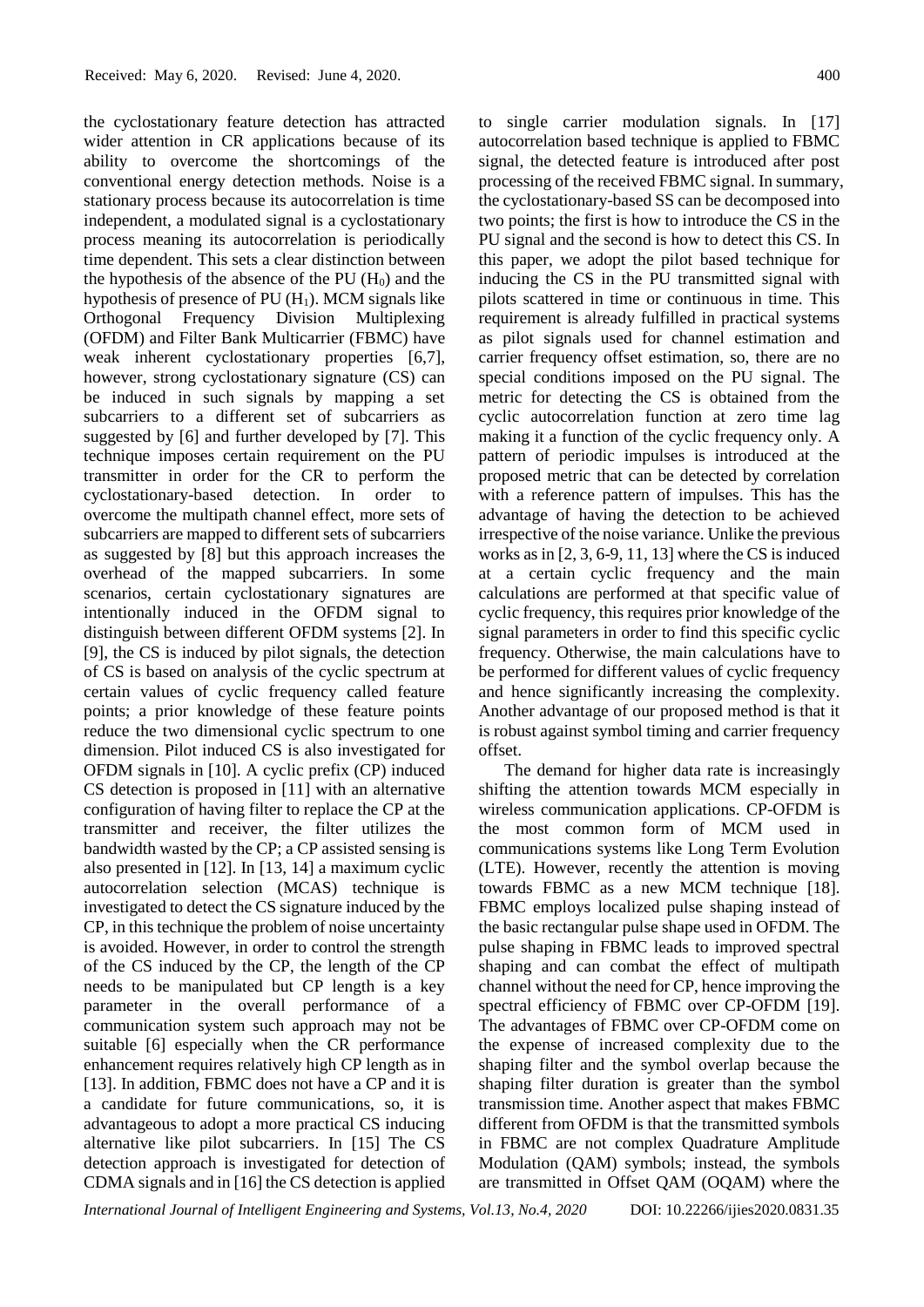real and imaginary parts of the QAM symbols are transmitted successively over a half symbol period [20-22].

The rest of the paper is organised as follows. In Section 2, a theoretical background is presented describing the basics of the cyclostationary analysis and the main approach used in literature to induce and detect the CS. In Section3, the proposed method for inducing and detecting the CS is described. In Section 4, the performance of the proposed scheme is evaluated by numerical simulations. In section 5, conclusions and final discussion.

#### **2. Theoretical background**

In OFDM transmission, complex QAM data symbols  $c_{n,k}=a_{n,k}+jb_{n,k}$  modulates the  $k^{\text{th}}$  subcarrier at the  $n<sup>th</sup>$  symbol interval. The expression for the CP-OFDM signal is given by

$$
x(t) = \sum_{n=-\infty}^{\infty} \sum_{k=0}^{N-1} c_{n,k} rect(t - n(T_0 + T_1))e^{j2\pi kt/T_0}
$$
 (1)

Where  $rect(t)$  is the basic rectangular pulse,  $T_0$  is the symbol interval and  $T_1$  is the CP duration. While in FBMC case, OQAM transmission is used where the real part and imaginary part of *cn*,*<sup>k</sup>* are transmitted with  $T_0/2$  delay. The FBMC signal can be expressed as

$$
x(t) = \sum_{n=-\infty}^{\infty} \sum_{k=0}^{N-1} a_{n,k} g(t - nT_0) j^k e^{j2\pi kt/T_0} +
$$
  

$$
\sum_{n=-\infty}^{\infty} \sum_{k=0}^{N-1} j b_{n,k} g(t - nT_0 - T_0 / 2) j^k e^{j2\pi kt/T_0}
$$
(2)

Where  $g(t)$  is the pulse shaping filter with duration of  $KT_0$ ; K is called the overlapping factor. The shaping filter should satisfy certain conditions of locality and orthogonality discussed in [20, 22]. The term  $j^k$  contributes to the orthogonality of the FBMC symbols.

The autocorrelation function of a signal *x*(*t*) is

$$
R_x(t,\tau) = E\Big[x(t+\tau/2)x^*(t-\tau/2)\Big]
$$
 (3)

Where  $E[\cdot]$  is the expected value operator and  $x^*$ is the complex conjugate of  $x$ . A signal  $x(t)$  is defined as a wide sense cyclostationary if  $R_x(t, \tau)$  is periodic in *t* with period  $T_0$  for each time lag  $\tau$ . Then  $R_x(t, \tau)$ can be represented by the Fourier series

$$
R_x(t,\tau) = \sum_{\alpha} R_x^{\alpha}(\tau) e^{j2\pi\alpha t}
$$
 (4)

Where  $\alpha=m/T_0$  and *m* is an integer. The Fourier coefficients term  $R_x^{\alpha}(\tau)$  is the *cyclic autocorrelation function* (CAF) and it is given by

$$
R_x^{\alpha}(\tau) = \lim_{T \to \infty} \frac{1}{T} \int_{-T/2}^{T/2} R_x(t, \tau) e^{-j2\pi\alpha t} dt
$$
 (5)

The Fourier transform (FT) of  $R_x^{\alpha}(\tau)$  with respect to the variable  $\tau$  is called the *cyclic spectrum function* (SCF) of *x*(*t*) and it is given by

$$
S_x^{\alpha}(f) = \int_{-\infty}^{\infty} R_x^{\alpha}(\tau) e^{j2\pi f \tau} d\tau
$$
 (6)

Where  $\alpha$  and  $f$  are called the *cyclic frequency* and the *spectral frequency* respectively. Cyclostationary signature can be imposed on  $R_x^{\alpha}(\tau)$  and consequently on  $S_{x}^{\alpha}(f)$  by duplicating a set of data symbols subcarriers to another set subcarrier indices as suggested by [6]

$$
c_{n,k} = c_{n,k+q} \quad k \in \mathcal{V} \tag{7}
$$

Where  $\psi$  is the set of the mapped subcarriers and *q* is an integer. In this technique the CS appears as a peak over the spectral frequency *f* at a discrete value of the cyclostationary frequency  $\alpha_s = m_s/T_0$  called the signature cyclic frequency. The cyclic spectrum of *x*(*t*) is estimated by

$$
\hat{S}_x^{\alpha}(k) = \frac{1}{L} \sum_{l=0}^{L-1} X_l(k) X_l^{*}(k - \alpha) W(k)
$$
\n(8)

Where *W*(*k*) is a spectral smoothing window,  $X_l(k)$  is the FT of the  $l^{\text{th}}$  N-samples frame of the signal  $x(t)$  sampled at  $t=T_0/N$ . and *L* is the number of frames.

$$
X_{l}(k) = \sum_{n=0}^{N} x(n + lD)e^{-j2\pi n k/N}
$$
\n(9)

Where *D* is the overlapping factor between successive frames of  $x(n)$ . The CS metric is constructed as the peak output to a sliding window filter to  $\hat{S}_{x}^{\alpha}(k)$  which can be expressed as

$$
y_{\alpha} = \max_{m} \sum_{k=m}^{K+m} \hat{S}_{x}^{\alpha}(k)
$$
 (10)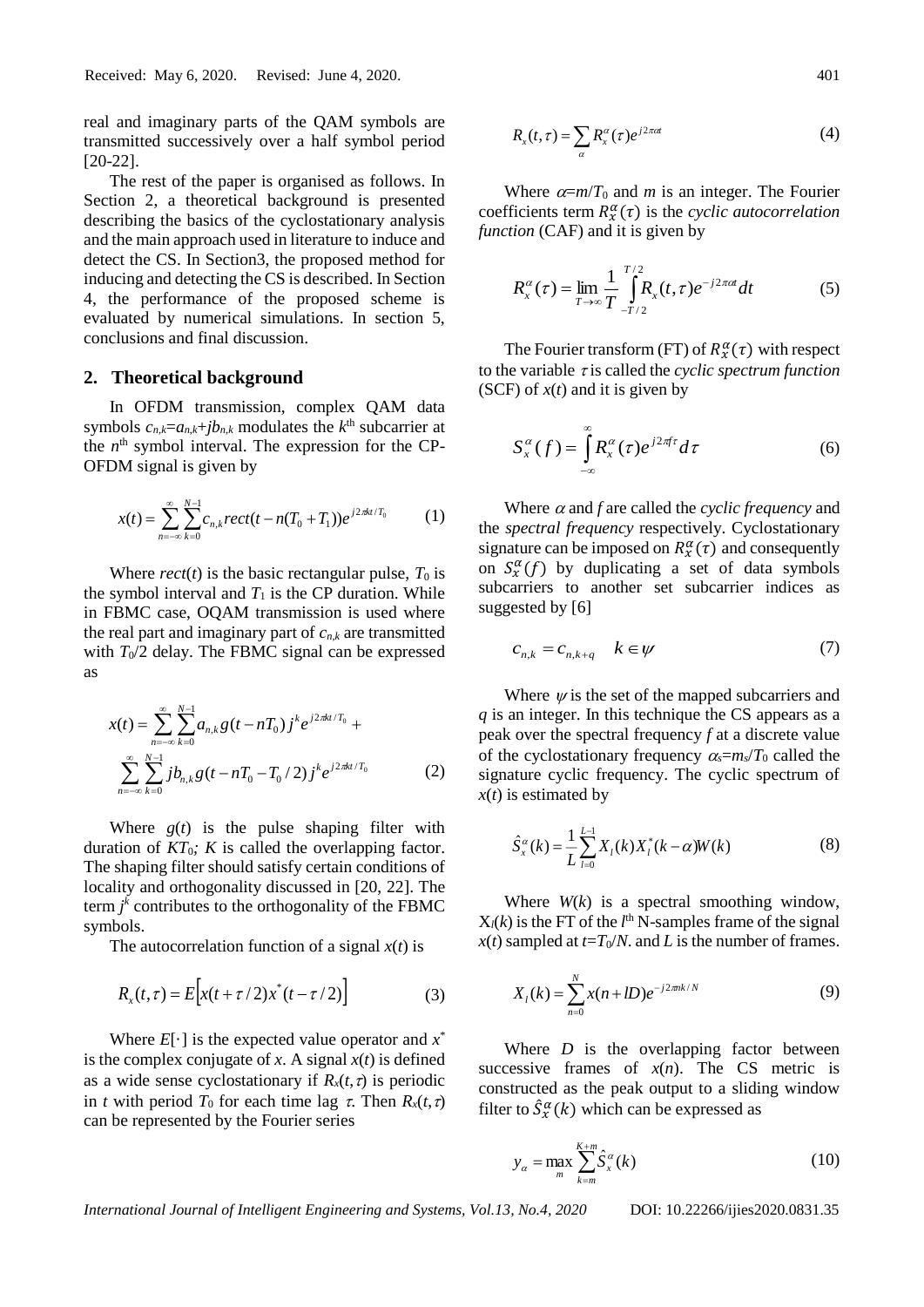Note that in Eq. (8), the cyclic spectrum is calculated for a specific cyclic frequency  $\alpha$ . The value  $\alpha$  is dictated by the parameters of the PU signal  $x(t)$  like subcarriers duplications as in Eq. (7), CP or pilot subcarriers. Lack of knowledge of these parameters requires estimating the cyclic spectrum  $\hat{S}_{x}^{\alpha}(k)$  in Eq. (8) at different values of  $\alpha$  causing a significant increase in the computational complexity. In the next section, we propose a metric that exhibits a CS and its estimate is independent of the PU parameters.

# **3. The proposed scheme for CS generation and detection**

The CS generation proposed by [6] in Eq. (7) is an awkward restriction to the PU communication system in which the spectral efficiency is sacrificed to support a CR system. The reliance on the CP to generate the CS is also undesirable because the strength of the CS depends on the length of the CP that is governed by the PU communication system to balance between the performance and spectral efficiency. In this work, we will consider a more realistic scheme for CS generation. In every communication system there are pilot signals inserted within the data symbols subcarriers. We assume that the subcarrier pilots are assigned fixed values in periodic pattern in time and frequency indices.

$$
c_{n_0+lp,k_0+mq} = a \quad l,m = 0,1,2,... \tag{11}
$$

Where *p* and *q* are fixed integers values and *a* is the assigned pilot value. Fig. 1 shows an example of scattered pilot assignment scheme. The pilots can be continuous in time if *p*=1.

Fig. 2 shows the CAF of both OFDM signal and FBMC signal with CS generated by Eq. (11). The CS is the pattern of small waves around the center peak of the CAF. In the proposed CS detection scheme, we will consider the values of the CAF at  $\tau=0$  i.e.  $R_x^{\alpha}(0)$ ; from Eq. (3) and Eq. (5) this can be expressed as

$$
R_{x}^{\alpha}(0) = \frac{1}{T} \int_{-T/2}^{T/2} E\left[x(t)\right]^{2} e^{-j2\pi\alpha t} dt
$$
  

$$
= \frac{1}{T} E\left[\int_{-T/2}^{T/2} |x(t)|^{2} e^{-j2\pi\alpha t} dt\right]
$$
(12)

In Eq. (12),  $R_x^{\alpha}(0)$  is the averaging of the FT of  $|x(t)|^2$ and it can be estimated by averaging the FT of



Figure. 1 Example of scattered pilot mapping, *p*=6, *q*=4,  $n_0 = k_0 = 0$ 



Figure. 2 The CAF of: (a) OFDM and (b) FBMC

different segments of  $x(t)$ . The expression in Eq. (12) quite resembles the expression of the Power Spectral Density (PSD) of  $|x(t)|^2$  where the expected value is evaluated for the magnitude squared of the FT. This alternative is more convenient in the case of timing offset because it removes the phase of the FT of the different segments being averaged that may cause destructive addition. Accordingly, the metric for CS detection is the PSD of  $|x(n)|^2$  and we will use Welch method for the PSD estimation [23], hence

$$
y(m) = \frac{1}{L} \sum_{l=0}^{L-1} |X_l(m)|^2
$$
 (13)

$$
X_{i}(m) = \sum_{n=0}^{M-1} |x(n+1D)|^{2} W(n) e^{-j2\pi mn}
$$
 (14)

Where  $y(m)$  is the metric for CS detection, *D* is the overlap factor, *W*(*n*) is the Hamming window.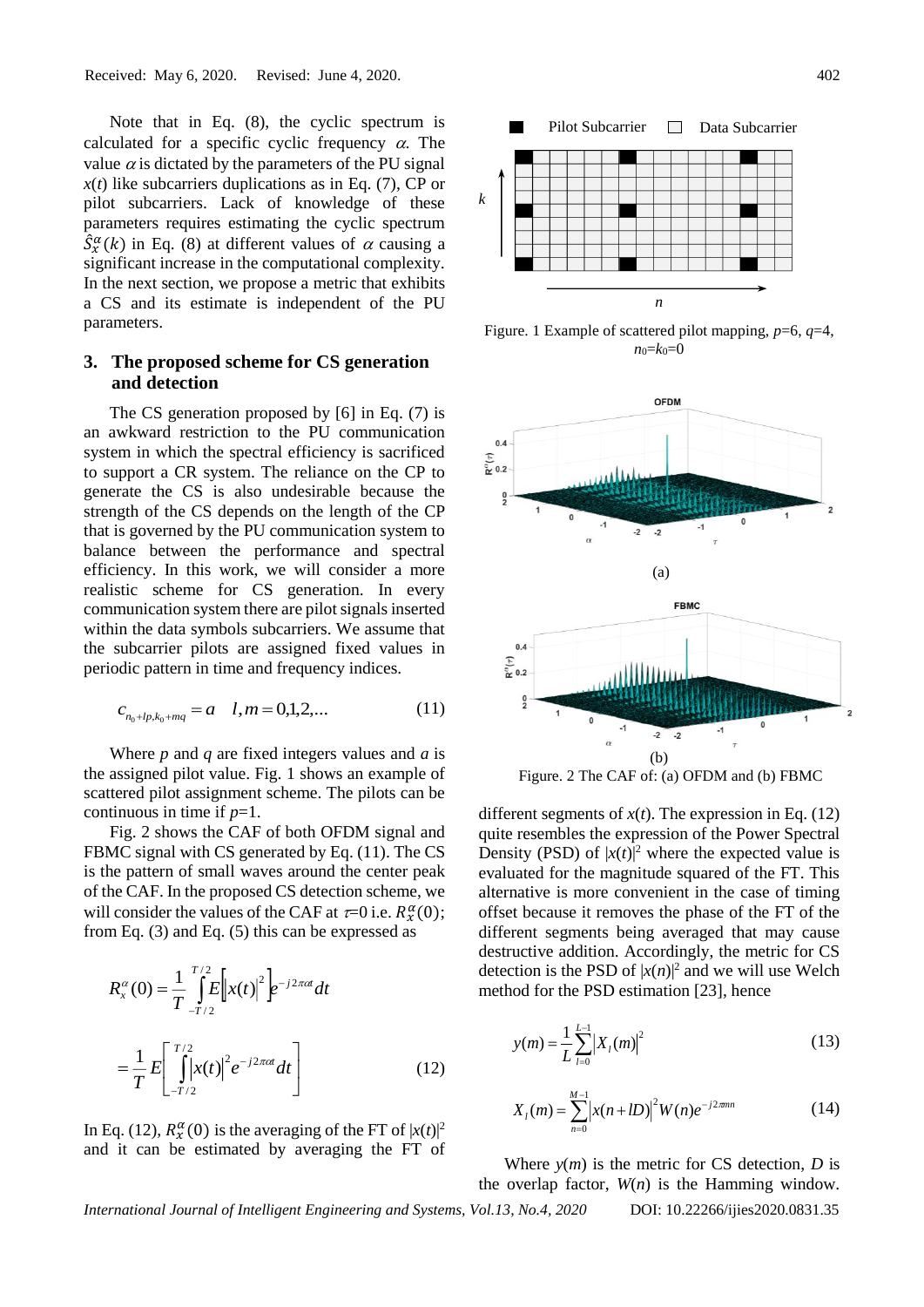The number of the Fast Fourier Transform (FFT) points, *M*, is a multiple of *N* and it is chosen to equal the FBMC shaping filter length, i.e., *M*=*KN*. Since (14) is the FFT of a real function, it is calculated for  $0 \le m \le M/2$  due to symmetry. The PU received signal  $x(n)$  can be expressed in terms of the transmitted signal  $\bar{x}(n)$  and the channel impairments as

$$
x(n) = \sum_{i=0}^{N_c - 1} h_i \overline{x}(n_0 + n + n_i) e^{j2\pi f_o n/N} + w(n) \quad (15)
$$

Where  $n_0$  offset is the timing and  $f_0$  is the frequency offset normalized by the subcarrier bandwidth *F*; both *n<sup>o</sup>* and *f<sup>o</sup>* are assumed unknown to the CR receiver which is the natural case due to lack of synchronization between the CR receiver and the PU signal. The coefficient and delay of the *i*<sup>th</sup> path of the multipath channel are  $h_i$  and  $n_i$  respectively,  $N_c$  is the number of channel coefficients and *w*(*n*) is the Additive White Gaussian Noise (AWGN). For the case of AWGN channel, we set  $N_c=1$  and  $h_0=1$ .

The metric *y*(*m*) is shown Fig. 3 for OFDM, FBMC and noise, the CS generated by Eq.  $(11)$  and can be seen as periodic impulses over the cyclic frequency index *m* while there is no periodic pattern in *y*(*m*) in the noise case. The periodicity of the impulses is related to the repetition rate of pilots in frequency which is given by the parameter *q* in Eq. (11). A decision metric can be calculated as a correlation with a reference pattern of periodic impulses  $Y(m)$  of period  $qK$ , where  $K=M/N$ , as shown in Fig. 4, i.e.,

$$
S = \frac{1}{N_p} \sum_{k=1}^{N_p} y(n) Y(m)
$$
 (16)

$$
N_p = \left\lfloor M/(4qK) \right\rfloor \tag{17}
$$

Where  $\lfloor x \rfloor$  is the floor of *x*,  $N_p$  is the number of impulses used in calculating the decision metric *S*; the impulses of *y*(*m*) for 1<*m*<*M*/4 are only considered because beyond that the impulses will decrease in magnitude.

Eq. (16) can be written as

$$
S = \frac{1}{N_p} \sum_{k=1}^{N_p} y(kqK)
$$
 (18)

The probability of detection will be  $P_d = Pr(S \leq Th | H_1)$ and the probability of false alarm  $P_f = Pr(S \leq Th | H_0)$ , where *Th* is the decision threshold.



Figure. 3 The metric  $y(m)$  with CS as periodic pattern of impulses in FBMC and OFDM



The value of *Th* is set proportional to the average value of  $y(m)$ , i.e,  $Th = c\overline{y}$  where *c* is a scaling factor and  $y$  is the average value of  $y(m)$ . This is equivalent to normalizing the metric  $y(m)$  in order to have the value of the final decision metric *S* dependent only on the shape of  $y(m)$  and not on the power of  $x(n)$  and hence avoiding the noise uncertainty problem caused

by error in estimating the noise variance. The decision metric *S* in Eq. (16) can be viewed as a correlation between the CS metric *y*(*m*) and a reference pattern of periodic impulses. If the quantity *q* is unknown to the CR receiver, Eq. (16) can be evaluated for different values of *q* and maximizing over *q*, i.e.,

$$
S = \max_{q} \frac{1}{N_p} \sum_{k=1}^{N_p} y(kqK)
$$
 (19)

### **4. Numerical simulation and results**

The performance of the proposed detection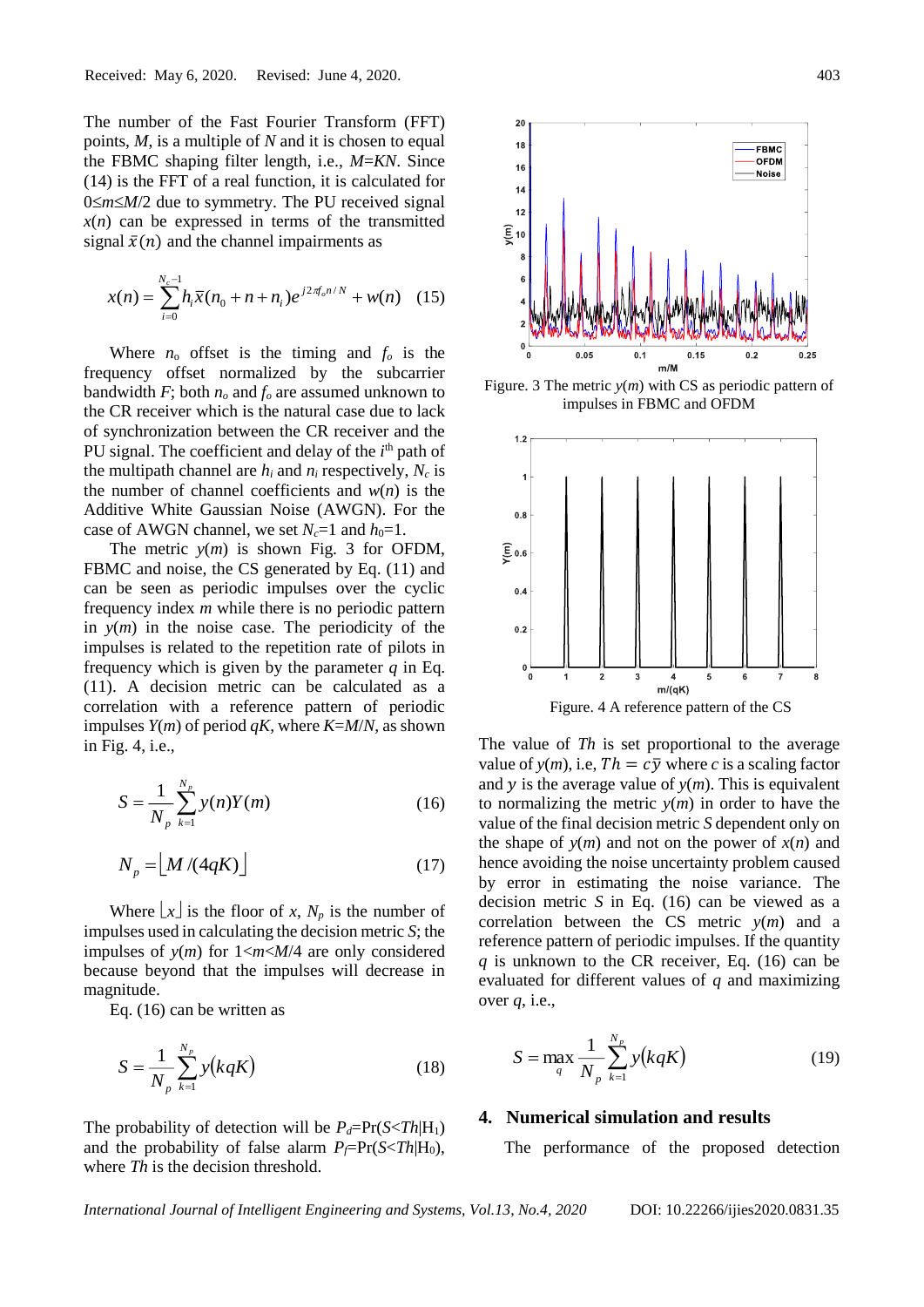

Figure. 5 Performance under AWGN channel: (a) The  $P_d$  vs SNR for  $P_f$ =0.1, (b) ROC for L=16, (c) ROC for L=32 (d) ROC for L=64, (F=FBMC, O=OFDM, S=Scattered and C=Continuous)

scheme is investigated for detecting OFDM and FBMC signals for different values of *L* since it affects the complexity and processing time of the detector. The performance is evaluated for both AWGN channel and the multipath fading channel with delay profile of Extended Pedestrian A (EPA) model [24] and Doppler frequency *fd*=50Hz. A summary of the simulation parameters is as below

- 1. The simulation was performed for number of subcarriers  $N=256$ , and used subcarriers  $N_u=180$ . The subcarrier bandwidth  $F=1/T_0=15$  kHz and the CP time  $T_1=0.07T_0$ ; these parameters are chosen to coincide with the LTE parameters [25].
- 2. The CS is induced by pilots of separation factor of *q*=6 with *p*=4 for scattered pilots and *p*=1 for continuous pilots.
- 3. The number of the FFT points used to estimate the PSD in Eq. (14), *M*, is chosen to equal the shaping filter length *g*(*n*) in FBMC, i.e., *M*=*KN* with *K* typically equals to 4. The same value of

*M* is chosen for the PSD estimate for the OFDM case to have a common ground for comparison. The overlap factor *D*=*N*/2.

- 4. The timing offset *n<sup>o</sup>* is uniformly distributed over [0 − *N*−1] and the frequency offset is set to *fo*=0.1.
- 5. The performance is evaluated for different values of segment length, *L*. The values of *N*, *D* and *L* affect the length of the total observation window  $(T_w)$  required to estimate the metric  $y(m)$

$$
T_w = DL + M - D \tag{20}
$$

By substituting *D*=*N*/2 and *M*=4*N*, Eq. (20) can be written more explicitly in terms of *N*

$$
T_w = (L+7)N/2
$$
 (21)

The values of *L* used in the simulation are in the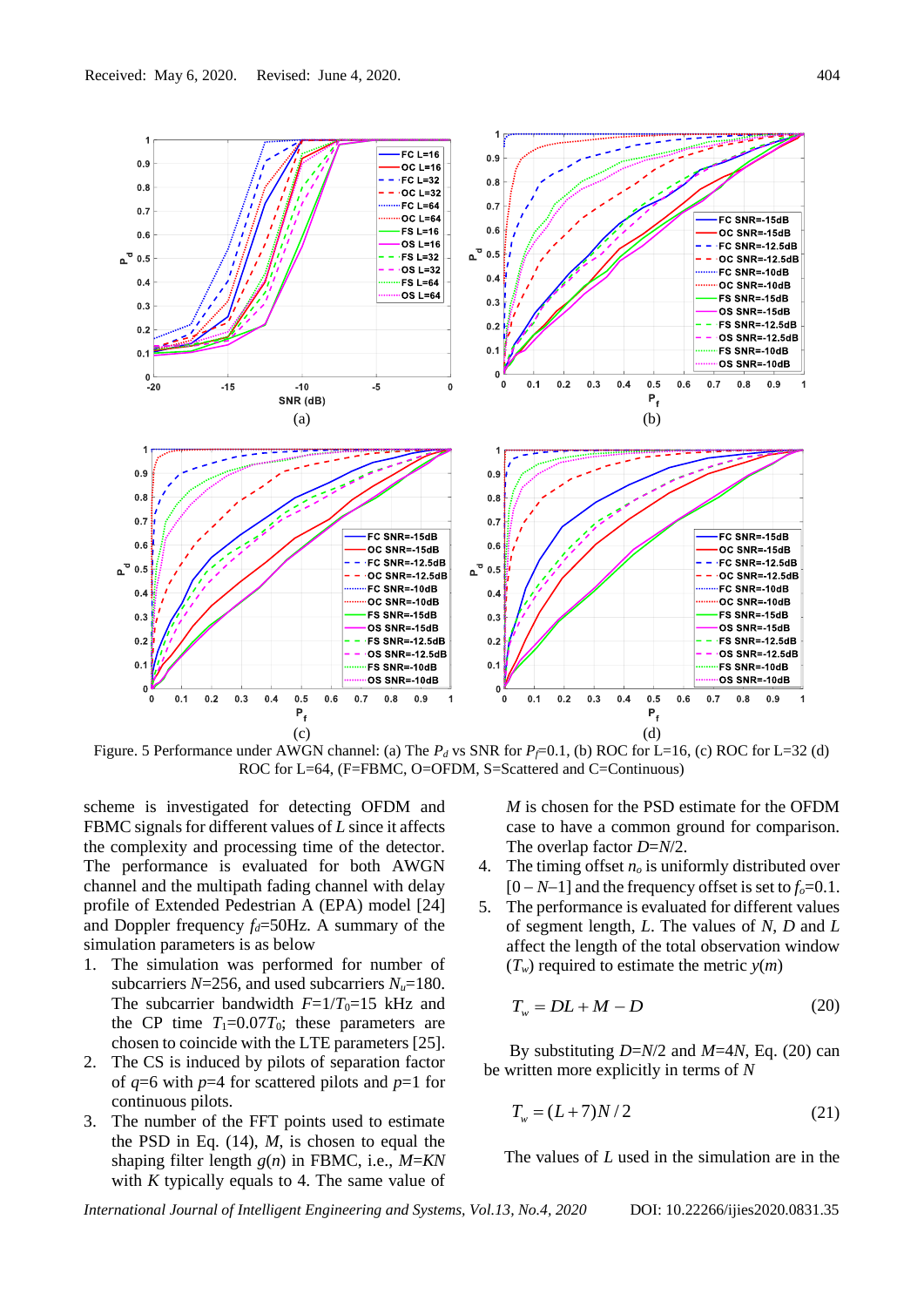

Figure. 6 Performance under EPA channel: (a) The  $P_d$  vs SNR for  $P_f$ =0.1, (b) ROC for L=16, (c) ROC for L=32 (d) ROC for L=64, (F=FBMC, O=OFDM, S=Scattered and C=Continuous)

range 16-64 making the observation window length in the range 12*N*−36*N* samples, which is a measure of the processing time. The performance is evaluated in terms of probability of detection  $P_d$  and probability of false alarm  $P_f$  under AWGN channel as shown in Fig. 5 and multipath fading channel in Fig. 6. In Fig. 5-a and Fig. 6-a  $P_d$  vs SNR is shown for  $P_f$ =0.1 and in Fig. 5 (b)-(c) and Fig. 6 (b)-(c) the receiver operating characteristics (ROC) is shown as  $P_d$  vs  $P_f$ . It is In general, FBMC performs better than OFDM in AWGN and multipath channel in case of continuous pilots while both modulations perform comparably in case of scattered pilots. Since the continuous pilots exhibit stronger CS, there performance is better than the scattered pilots in both OFDM and FBMC. In addition, the detector is robust against lack of synchronization in symbol timing and carrier frequency.

Results show that under AWGN channel, perfect probability of detection,  $P_d=1$ , with  $P_f=0.1$  can be

achieved in the range of -12 dB to -10 dB SNR. While the same situation is achievable in the range of -7 to -5 dB SNR under multipath fading channel depending on the number of frames *L*. Results also show that doubling the value of *L* results in a 1-2 dB SNR advantage for the probability of detection *Pd*. In these simulations, the value of *q* was assumed to be known to the CR receiver, in case *q* is unknown and decision metric S needs to be calculated according to Eq. (19) this means that more computational effort and processing time is required. However, the computations and processing time can be reduced by generating a database at the CR receiver for each detected PU parameters like the *q* parameter and the operating frequency. In this case, whenever Eq. (19) is invoked, only the *q* values stored in the CR's database are used. On the other hand, the main calculations involving the cyclostationary metric calculations in Eqs. (13) and (14) are not affected.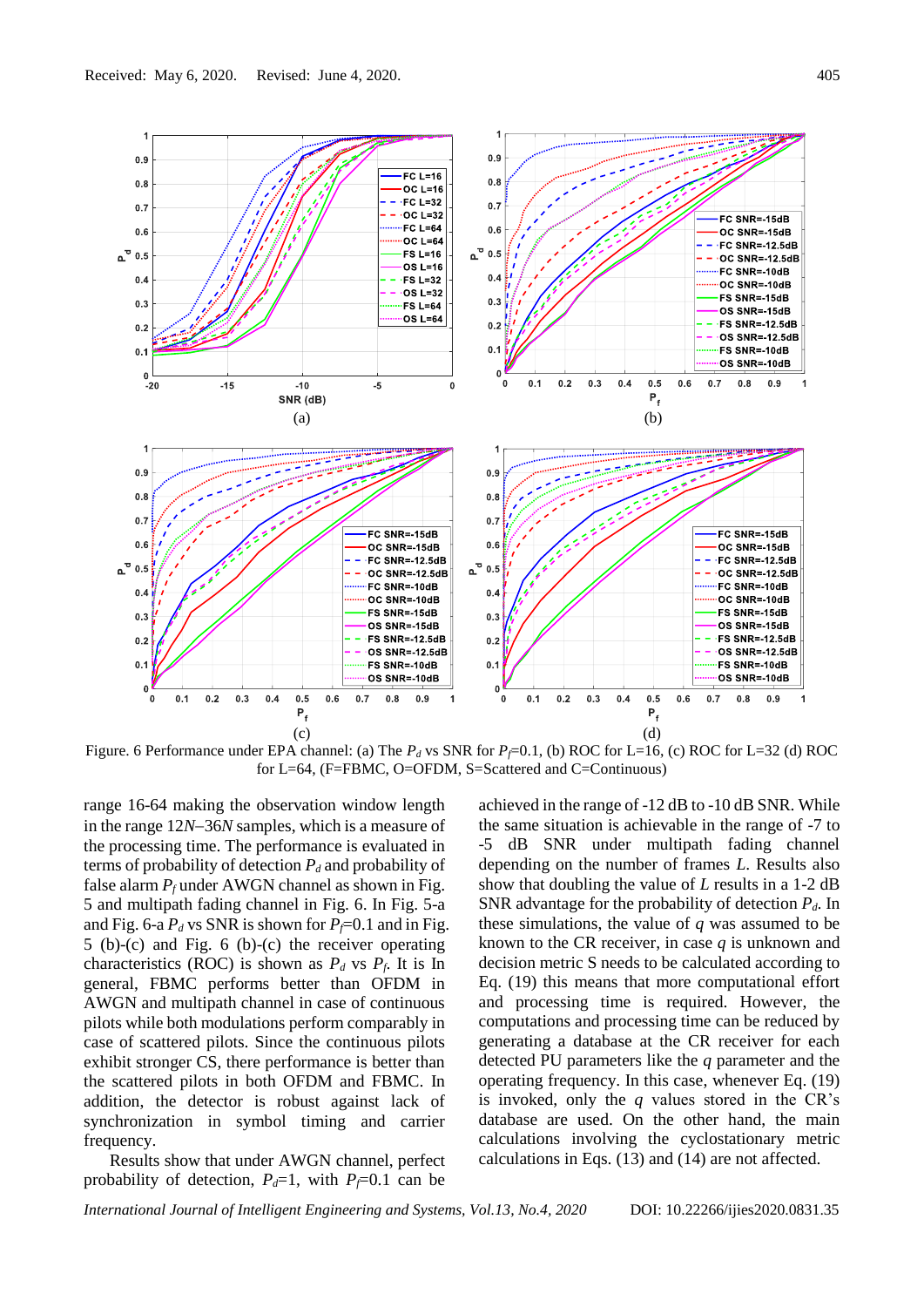### **5. Conclusions**

A cyclostationary feature detection scheme suitable for OFDM and FBMC signals is presented. The proposed scheme detects cyclostationary features of the signal generated by the inserted pilots. The CS metric is derived as a function of the cyclic frequency from the two-dimensional CAF at zero time lag. This choice of metric offers the advantage of blindly calculating the cyclostationary metric without assuming a prior knowledge of signal parameters needed to calculate the conventional cyclostationary metric at a specific cyclic frequency as in previous works. The CS metric exhibits periodic impulses that represents the cyclostationary feature due to the presence of the pilots. A decision metric is formed as a correlation between CS metric and a reference pattern of impulses generated by the pilots' distribution within the subcarriers, this makes the detection scheme independent of the received signal power. The proposed detection scheme is robust against lack of symbol timing and carrier frequency synchronization between the received PU signal and the CR receiver. Numerical results show that for continuous pilots the detection scheme has better performance in FBMC over OFDM while for scattered pilots, the performance is almost equal. A trade-off between performance and processing time can be maintained in the choice of the number of processed frames *L*.

### **Conflicts of Interest**

The authors declare no conflict of interest.

#### **Author Contributions**

Conceptualization, Mohammed Al-Haddad and Hadi Ziboon; methodology, Mohammed Al-Haddad; software, Mohammed Al-Haddad; validation, Mohammed Al-Haddad, and Hadi Ziboon; formal analysis, Mohammed Al-Haddad; investigation, Mohammed Al-Haddad; resources, Mohammed Al-Haddad; data curation, Mohammed Al-Haddad; writing—original draft preparation, Mohammed Al-Haddad; writing—review and editing, Mohammed Al-Haddad; visualization, Mohammed Al-Haddad; supervision, Hadi Ziboon; project administration, Hadi Ziboon;

## **References**

[1] T. Yücek and H. Arslan, "A Survey of Spectrum Sensing Algorithms for Cognitive Radio Applications", *IEEE Communications Surveys & Tutorials*, Vol. 11, No. 1, pp.161-130, 2009.

- [2] K. Maeda, A. Benjebbour, T. Asai, T. Furuno, and T. Ohya, "Recognition Among OFDM-Based Systems Utilizing Cyclostationarity-Inducing Transmission", In: *Proc. of the 2nd IEEE International Symposium on New Frontiers in Dynamic Spectrum Access Networks*, Dublin, Ireland, pp.516-523, 2007.
- [3] F. Digham, M. Alouini, and M. Simon, "On The Energy Detection of Unknown Signals Over Fading Channels", *IEEE Transactions On Communications*, Vol. 55, No. 1, pp.21-24, 2007.
- [4] H. Tang, "Some Physical Layer Issues of Wide-Band Cognitive Radio Systems", *IEEE International Symposium on New Frontiers in Dynamic Spectrum Access Networks*, Baltimore, Maryland, USA, pp. 151-159, 2005.
- [5] N. S. Kim, "Cooperative Overlay Cognitive Radio NOMA Network with Channel Errors and Imperfect SIC", *International Journal of Intelligent Engineering and Systems*, Vol. 12, No. 5, pp.224-231, 2019.
- [6] P. D. Sutton, K. E. Nolan, and L. E. Doyle, "Cyclostationary Signatures in Practical Cognitive Radio Applications", *IEEE Journal on Selected Areas in Communications*, Vol. 26, No. 1, pp.13-24, 2008.
- [7] H. Zhang, D. Le Ruyet, and M. Terre, "Signal Detection for OFDM/OQAM System Using Cyclostationary Signatures", In: *Proc. of IEEE 19th International Symposium on Personal, Indoor and Mobile Radio Communications*, Cannes, France, pp.131-136, 2008.
- [8] P. D. Sutton, J. Lotze, K. E. Nolan, and L. E. Doyle, "Cyclostationary Signature Detection in Multipath Rayleigh Fading Environments", In: *Proc. of the 2nd International Conference on Cognitive Radio Oriented Wireless Networks and Communications*, Orlando, Florida USA, pp.408-413, 2007.
- [9] A. Zahedi-Ghasabeh, A. Tarighat, and B. Daneshrad, "Spectrum Sensing of OFDM Waveforms Using Embedded Pilots in the Presence of Impairments", *IEEE Transactions on Vehicular Technology*, Vol. 61, No. 3, pp.1208-1221, 2012.
- [10] A. A. Thomas and T. Sudha, "Primary User Signal Detection in Cognitive Radio Networks Using Cyclostationary Feature Analysis", In: *Proc. of IEEE National Conference on Communication, Signal Processing and Networking (NCCSN)*, Palakkad, India, pp.1-5, 2014.
- [11] A. Kumar and Nandha Kumar P., "OFDM system with cyclostationary feature detection